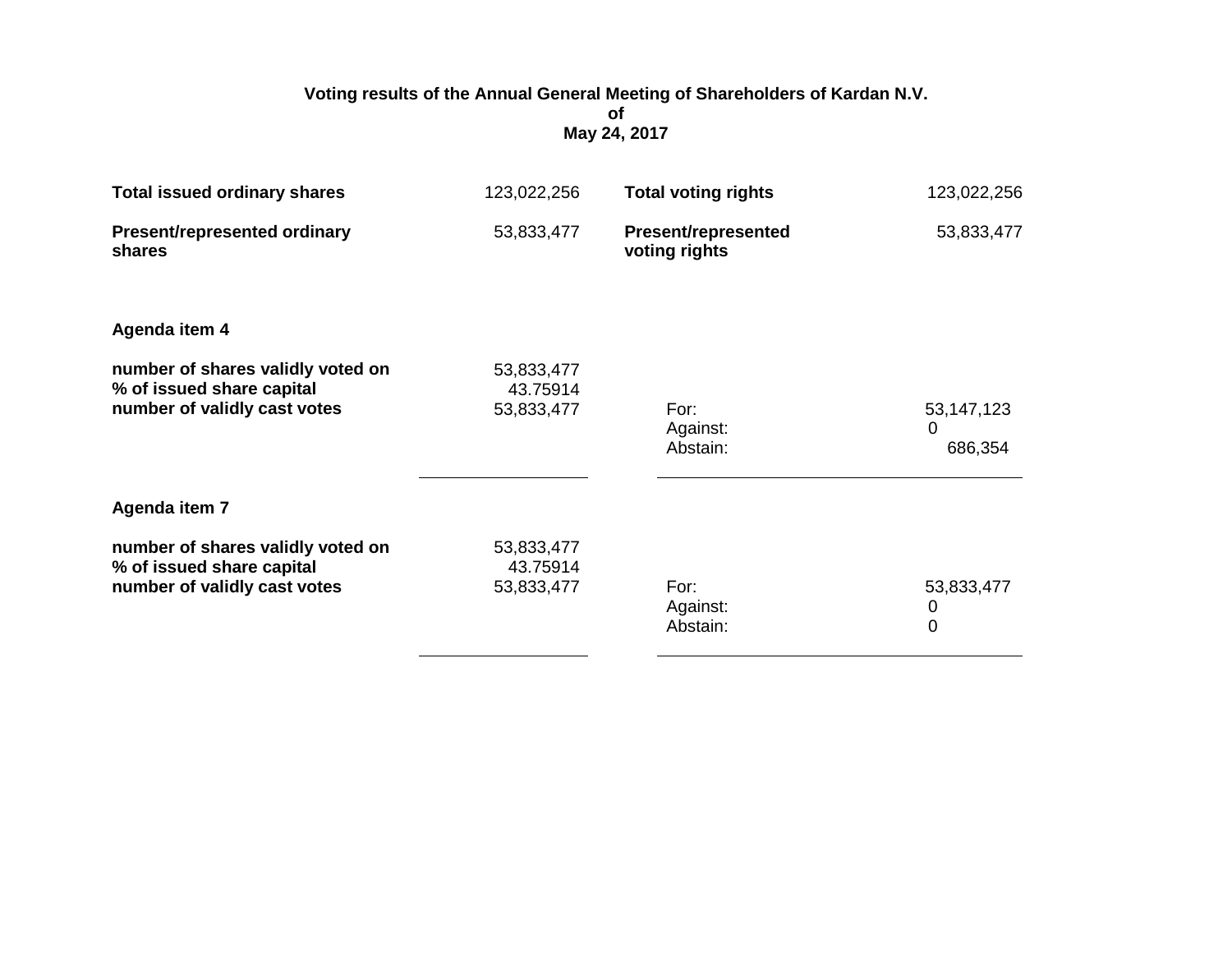## **Agenda item 8**

| number of shares validly voted on | 53,833,477 | For:     | 48,619,251   |
|-----------------------------------|------------|----------|--------------|
| % of issued share capital         | 43.75914   | Against: | 5,214,226    |
| number of validly cast votes      | 53,833,477 | Abstain: | 0            |
| Agenda item 9                     |            |          |              |
| number of shares validly voted on | 53,833,477 | For:     | 53, 147, 123 |
| % of issued share capital         | 43.75914   | Against: | 686,354      |
| number of validly cast votes      | 53,833,477 | Abstain: | $\mathbf 0$  |
| Agenda item 10a                   |            |          |              |
| number of shares validly voted on | 53,833,477 | For:     | 52,644,720   |
| % of issued share capital         | 43.75914   | Against: | 1,188,757    |
| number of validly cast votes      | 53,833,477 | Abstain: | 0            |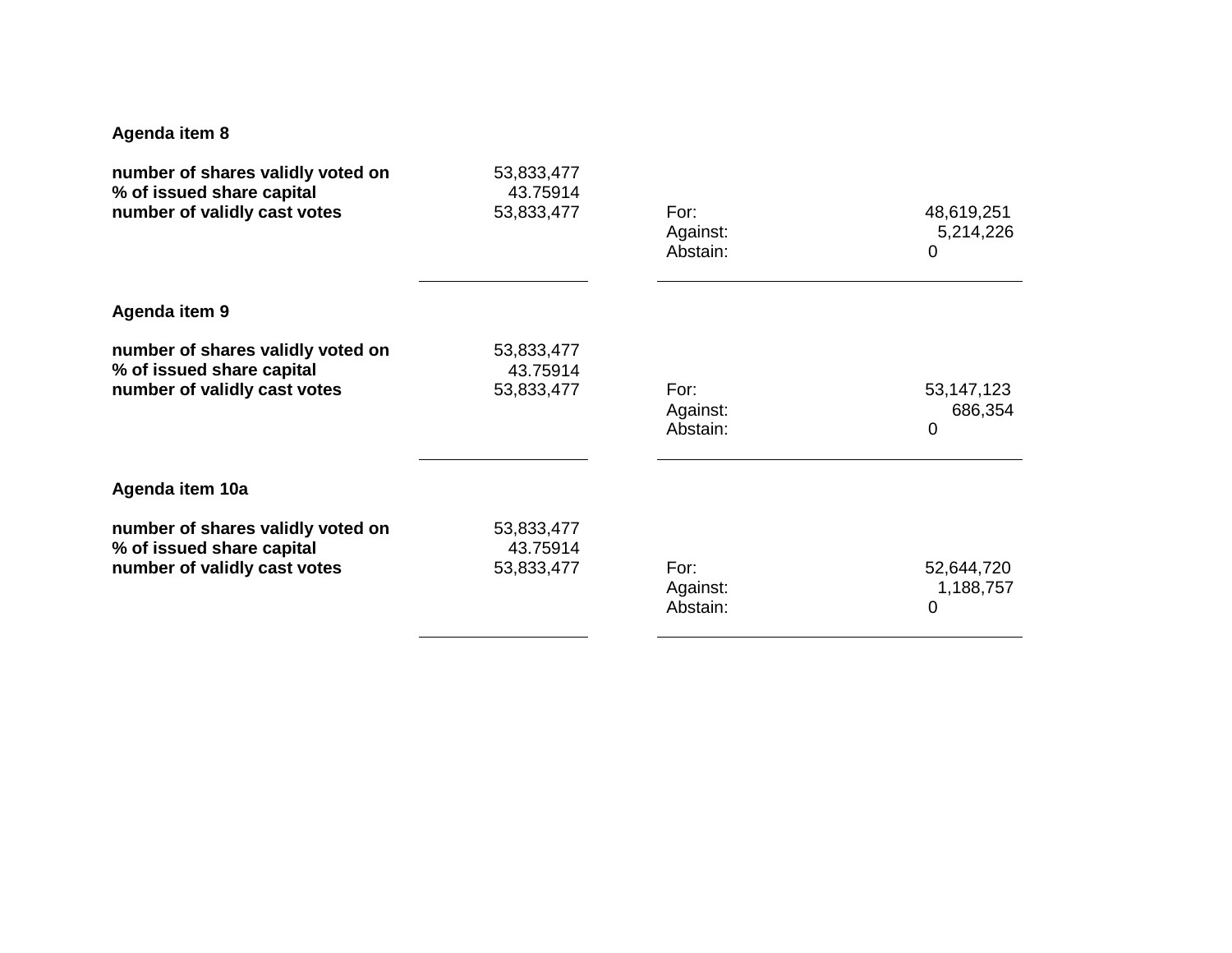## **Agenda item 10b**

| number of shares voted on<br>% of issued share capital                                 | 53,833,477<br>43.75914               |                              |                                           |
|----------------------------------------------------------------------------------------|--------------------------------------|------------------------------|-------------------------------------------|
| number of validly cast votes                                                           | 53,833,477                           | For:<br>Against:<br>Abstain: | 51,958,366<br>1,875,111<br>$\mathbf 0$    |
| Agenda item 10c                                                                        |                                      |                              |                                           |
| number of shares voted on<br>% of issued share capital<br>number of validly cast votes | 53,833,477<br>43.75914<br>53,833,477 | For:<br>Against:<br>Abstain: | 51,958,366<br>1,875,111<br>$\overline{0}$ |
| Agenda item 11a                                                                        |                                      |                              |                                           |
| number of shares voted on<br>% of issued share capital<br>number of validly cast votes | 53,833,477<br>43.75914<br>53,833,477 | For:<br>Against<br>Abstain   | 53, 147, 123<br>686,354<br>$\mathbf 0$    |
| Agenda item 11b                                                                        |                                      |                              |                                           |
| number of shares voted on<br>% of issued share capital<br>number of validly cast votes | 53,833,477<br>43.75914<br>53,833,477 | For:<br>Against:<br>Abstain: | 53, 147, 123<br>686,354<br>0              |